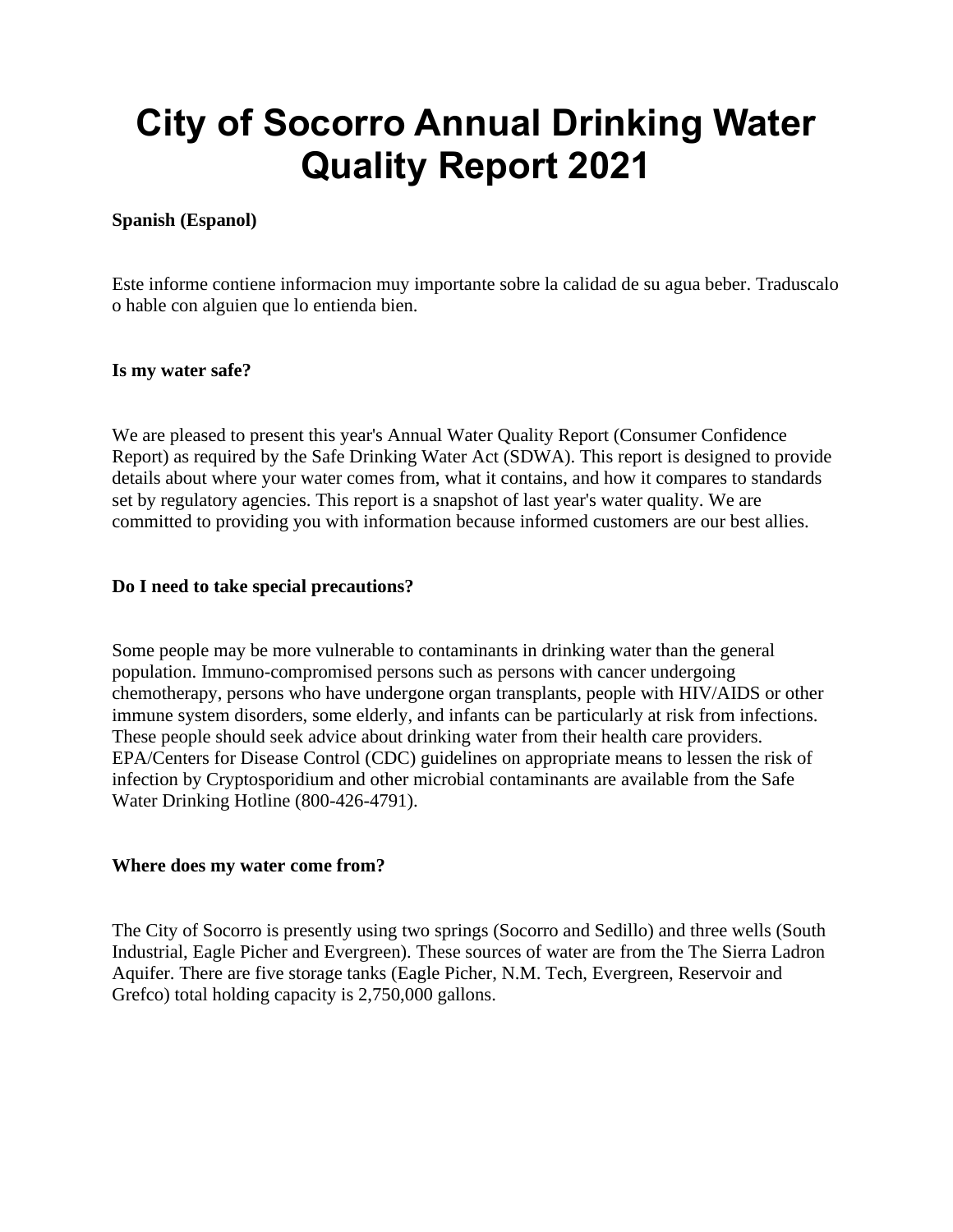#### **Source water assessment and its availability**

The Susceptibility Analysis of the Socorro water utility reveals that the utility is well maintained and operated and the sources of drinking water are generally protected from potential sources of contamination based on well construction, hydrogeologic settings, and system operations and management. The susceptibility rank of the entire water system is HIGH.

Although it is common to find potential sources of contamination located atop wellheads, continued regulatory oversight, wellhead protection plans, and other planning efforts continue to be the primary methods of protecting and ensuring high-quality drinking water.

Copies of the source water assessment are available from the Socorro Water System. Copies may be requested from Mr. Lloyd Martinez, City of Socorro Water Superintendent, 302 Main Street, Socorro, NM 87801, 575-838-1606.

#### **Why are there contaminants in my drinking water?**

Drinking water, including bottled water, may reasonably be expected to contain at least small amounts of some contaminants. The presence of contaminants does not necessarily indicate that water poses a health risk. More information about contaminants and potential health effects can be obtained by calling the Environmental Protection Agency's (EPA) Safe Drinking Water Hotline (800-426-4791). The sources of drinking water (both tap water and bottled water) include rivers, lakes, streams, ponds, reservoirs, springs, and wells. As water travels over the surface of the land or through the ground, it dissolves naturally occurring minerals and, in some cases, radioactive material, and can pick up substances resulting from the presence of animals or from human activity:

microbial contaminants, such as viruses and bacteria, that may come from sewage treatment plants, septic systems, agricultural livestock operations, and wildlife; inorganic contaminants, such as salts and metals, which can be naturally occurring or result from urban stormwater runoff, industrial, or domestic wastewater discharges, oil and gas production, mining, or farming; pesticides and herbicides, which may come from a variety of sources such as agriculture, urban stormwater runoff, and residential uses; organic Chemical Contaminants, including synthetic and volatile organic chemicals, which are by-products of industrial processes and petroleum production, and can also come from gas stations, urban stormwater runoff, and septic systems; and radioactive contaminants, which can be naturally occurring or be the result of oil and gas production and mining activities. In order to ensure that tap water is safe to drink, EPA prescribes regulations that limit the amount of certain contaminants in water provided by public water systems. Food and Drug Administration (FDA) regulations establish limits for contaminants in bottled water which must provide the same protection for public health.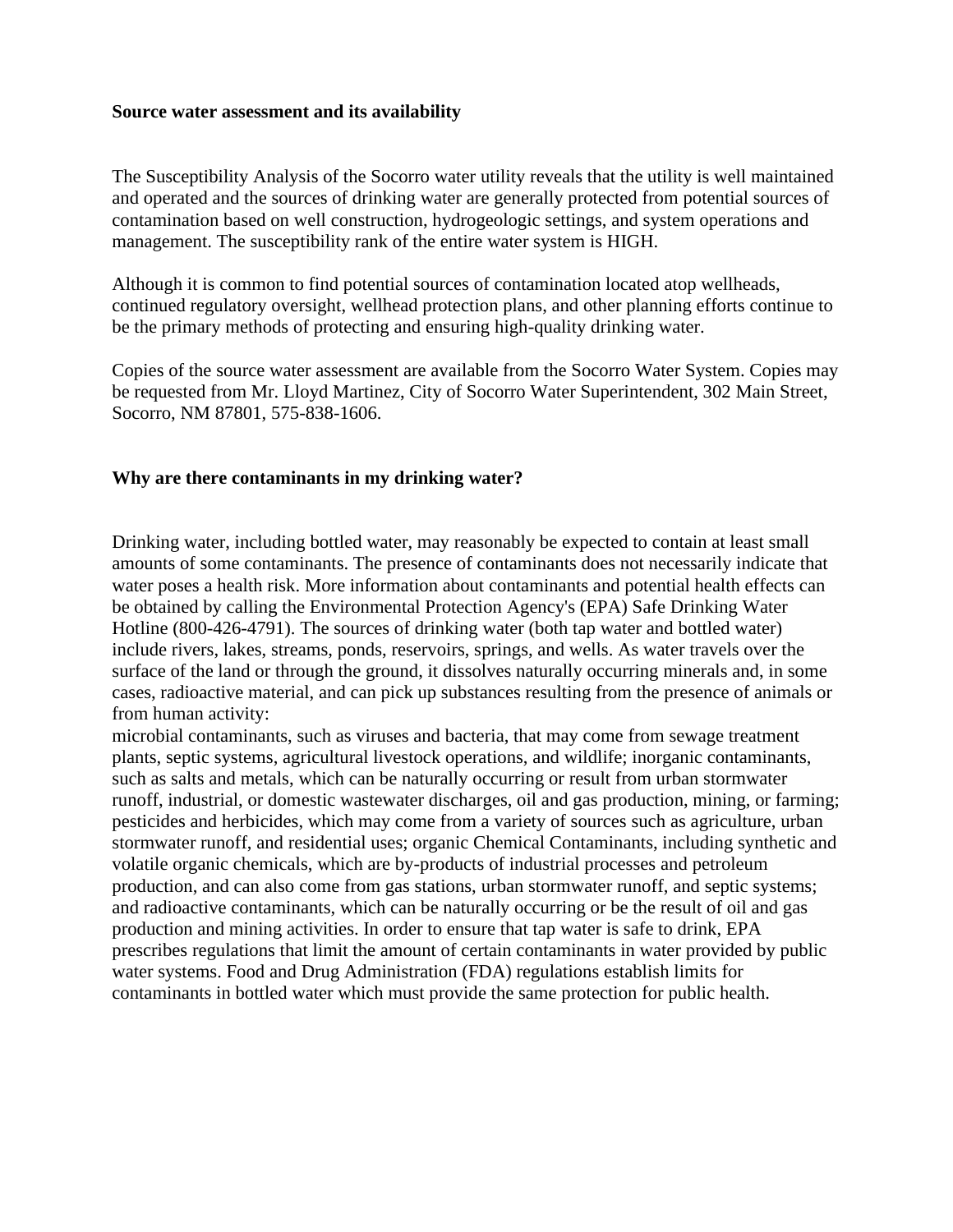#### **How can I get involved?**

If you have any questions about this report or concerning your water utility, please contact Jordan Lloyd Martinez at the Socorro Water Utilities Office 575-838-1606. We want our valued customers to be informed about their Water Utility. If you want to learn more, please attend any of our regularly scheduled meetings held at City Hall on the first and third Monday of each month at 6:00 pm. City Hall is located off the Plaza at 111 School of Mines Road.

#### **Description of Water Treatment Process**

Your water is treated by disinfection. Disinfection involves the addition of chlorine or other disinfectant to kill dangerous bacteria and microorganisms that may be in the water. Disinfection is considered to be one of the major public health advances of the 20th century.

#### **Water Conservation Tips**

Did you know that the average U.S. household uses approximately 400 gallons of water per day or 100 gallons per person per day? Luckily, there are many low-cost and no-cost ways to conserve water. Small changes can make a big difference - try one today and soon it will become second nature.

- Take short showers a 5 minute shower uses 4 to 5 gallons of water compared to up to 50 gallons for a bath.
- Shut off water while brushing your teeth, washing your hair and shaving and save up to 500 gallons a month.
- Use a water-efficient showerhead. They're inexpensive, easy to install, and can save you up to 750 gallons a month.
- Run your clothes washer and dishwasher only when they are full. You can save up to 1,000 gallons a month.
- Water plants only when necessary.
- Fix leaky toilets and faucets. Faucet washers are inexpensive and take only a few minutes to replace. To check your toilet for a leak, place a few drops of food coloring in the tank and wait. If it seeps into the toilet bowl without flushing, you have a leak. Fixing it or replacing it with a new, more efficient model can save up to 1,000 gallons a month.
- Adjust sprinklers so only your lawn is watered. Apply water only as fast as the soil can absorb it and during the cooler parts of the day to reduce evaporation.
- Teach your kids about water conservation to ensure a future generation that uses water wisely. Make it a family effort to reduce next month's water bill!
- Visit [www.epa.gov/watersense](http://www.epa.gov/watersense) for more information.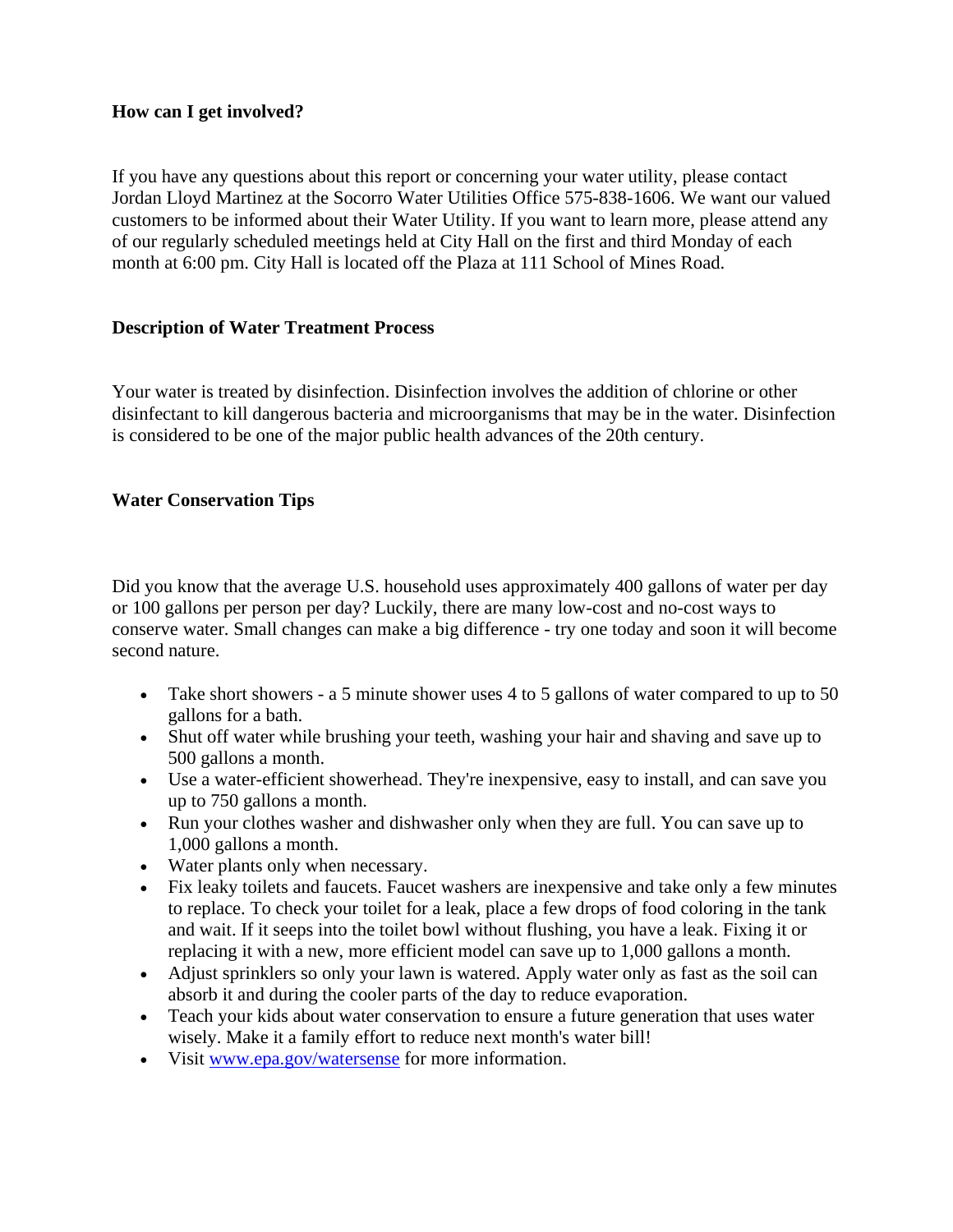#### **Cross Connection Control Survey**

The purpose of this survey is to determine whether a cross-connection may exist at your home or business. A cross connection is an unprotected or improper connection to a public water distribution system that may cause contamination or pollution to enter the system. We are responsible for enforcing cross-connection control regulations and insuring that no contaminants can, under any flow conditions, enter the distribution system. If you have any of the devices listed below please contact us so that we can discuss the issue, and if needed, survey your connection and assist you in isolating it if that is necessary.

- Boiler/ Radiant heater (water heaters not included)
- Underground lawn sprinkler system
- Pool or hot tub (whirlpool tubs not included)
- Additional source(s) of water on the property
- Decorative pond
- Watering trough

#### **Additional Information for Lead**

If present, elevated levels of lead can cause serious health problems, especially for pregnant women and young children. Lead in drinking water is primarily from materials and components associated with service lines and home plumbing. City of Socorro is responsible for providing high quality drinking water, but cannot control the variety of materials used in plumbing components. When your water has been sitting for several hours, you can minimize the potential for lead exposure by flushing your tap for 30 seconds to 2 minutes before using water for drinking or cooking. If you are concerned about lead in your water, you may wish to have your water tested. Information on lead in drinking water, testing methods, and steps you can take to minimize exposure is available from the Safe Drinking Water Hotline or at http://www.epa.gov/safewater/lead.

#### **Additional Information for Arsenic**

While your drinking water meets EPA's standard for arsenic, it does contain low levels of arsenic. EPA's standard balances the current understanding of arsenic's possible health effects against the costs of removing arsenic from drinking water. EPA continues to research the health effects of low levels of arsenic which is a mineral known to cause cancer in humans at high concentrations and is linked to other health effects such as skin damage and circulatory problems.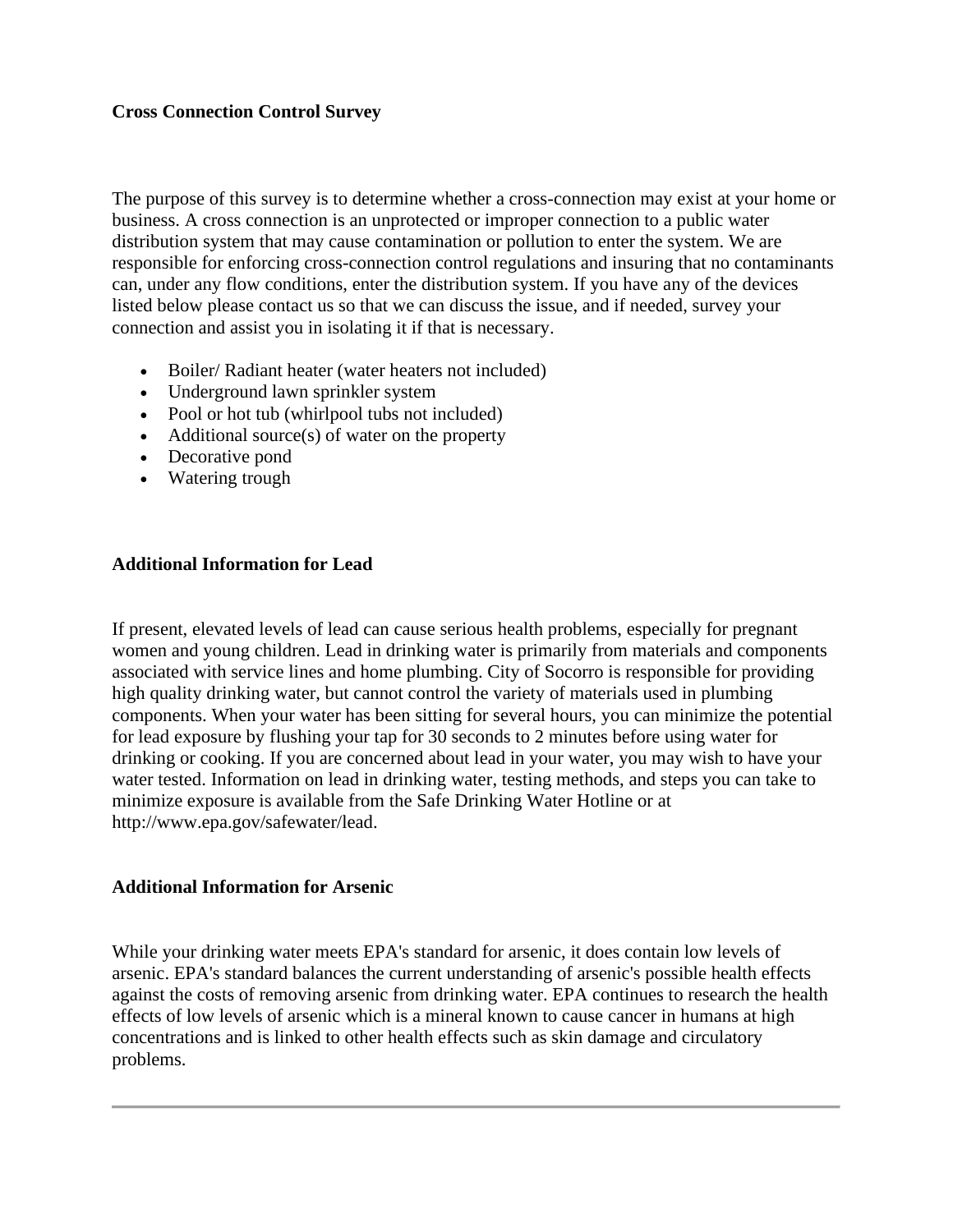## **Water Quality Data Table**

In order to ensure that tap water is safe to drink, EPA prescribes regulations which limit the amount of contaminants in water provided by public water systems. The table below lists all of the drinking water contaminants that we detected during the calendar year of this report. Although many more contaminants were tested, only those substances listed below were found in your water. All sources of drinking water contain some naturally occurring contaminants. At low levels, these substances are generally not harmful in our drinking water. Removing all contaminants would be extremely expensive, and in most cases, would not provide increased protection of public health. A few naturally occurring minerals may actually improve the taste of drinking water and have nutritional value at low levels. Unless otherwise noted, the data presented in this table is from testing done in the calendar year of the report. The EPA or the State requires us to monitor for certain contaminants less than once per year because the concentrations of these contaminants do not vary significantly from year to year, or the system is not considered vulnerable to this type of contamination. As such, some of our data, though representative, may be more than one year old. In this table you will find terms and abbreviations that might not be familiar to you. To help you better understand these terms, we have provided the definitions below the table.

|                                                     |                                               |                | <b>Detect</b>       |                 | Range     |                              |                  |                                                                                                                                       |
|-----------------------------------------------------|-----------------------------------------------|----------------|---------------------|-----------------|-----------|------------------------------|------------------|---------------------------------------------------------------------------------------------------------------------------------------|
| <b>Contaminants</b>                                 | <b>MCLG</b><br><b>or</b><br><b>MRDLG MRDL</b> | MCL,<br>TT, or | In<br>Your<br>Water |                 | Low High  | <b>Sample</b><br><b>Date</b> | <b>Violation</b> | <b>Typical Source</b>                                                                                                                 |
| <b>Disinfectants &amp; Disinfection By-Products</b> |                                               |                |                     |                 |           |                              |                  |                                                                                                                                       |
|                                                     |                                               |                |                     |                 |           |                              |                  | (There is convincing evidence that addition of a disinfectant is necessary for control of microbial contaminants)                     |
| Chlorine (as Cl2)<br>(ppm)                          | 4                                             | 4              | .8                  | $\overline{.8}$ | $\cdot$ 8 | 2021                         | No               | Water additive used to control<br>microbes                                                                                            |
| Haloacetic Acids<br>$(HAA5)$ (ppb)                  | <b>NA</b>                                     | 60             | 1                   | $\Omega$        | 1.1       | 2021                         | No               | By-product of drinking water<br>chlorination                                                                                          |
| <b>TTHMs</b> [Total<br>Trihalomethanes]<br>(ppb)    | NA                                            | 80             | 4.4                 | 1.8             | 4.4       | 2021                         | No               | By-product of drinking water<br>disinfection                                                                                          |
| <b>Inorganic Contaminants</b>                       |                                               |                |                     |                 |           |                              |                  |                                                                                                                                       |
| Arsenic (ppb)                                       | $\Omega$                                      | 10             | 8.5                 | $\overline{4}$  | 8.5       | 2021                         | No               | Erosion of natural deposits;<br>Runoff from orchards; Runoff<br>from glass and electronics<br>production wastes                       |
| Barium (ppm)                                        | 2                                             | $\overline{c}$ | .037                | .037            | .037      | 2020                         | No               | Discharge of drilling wastes;<br>Discharge from metal<br>refineries; Erosion of natural<br>deposits                                   |
| Fluoride (ppm)                                      | 4                                             | $\overline{4}$ | .81                 | .81             | .81       | 2020                         | No               | Erosion of natural deposits;<br>Water additive which promotes<br>strong teeth; Discharge from<br>fertilizer and aluminum<br>factories |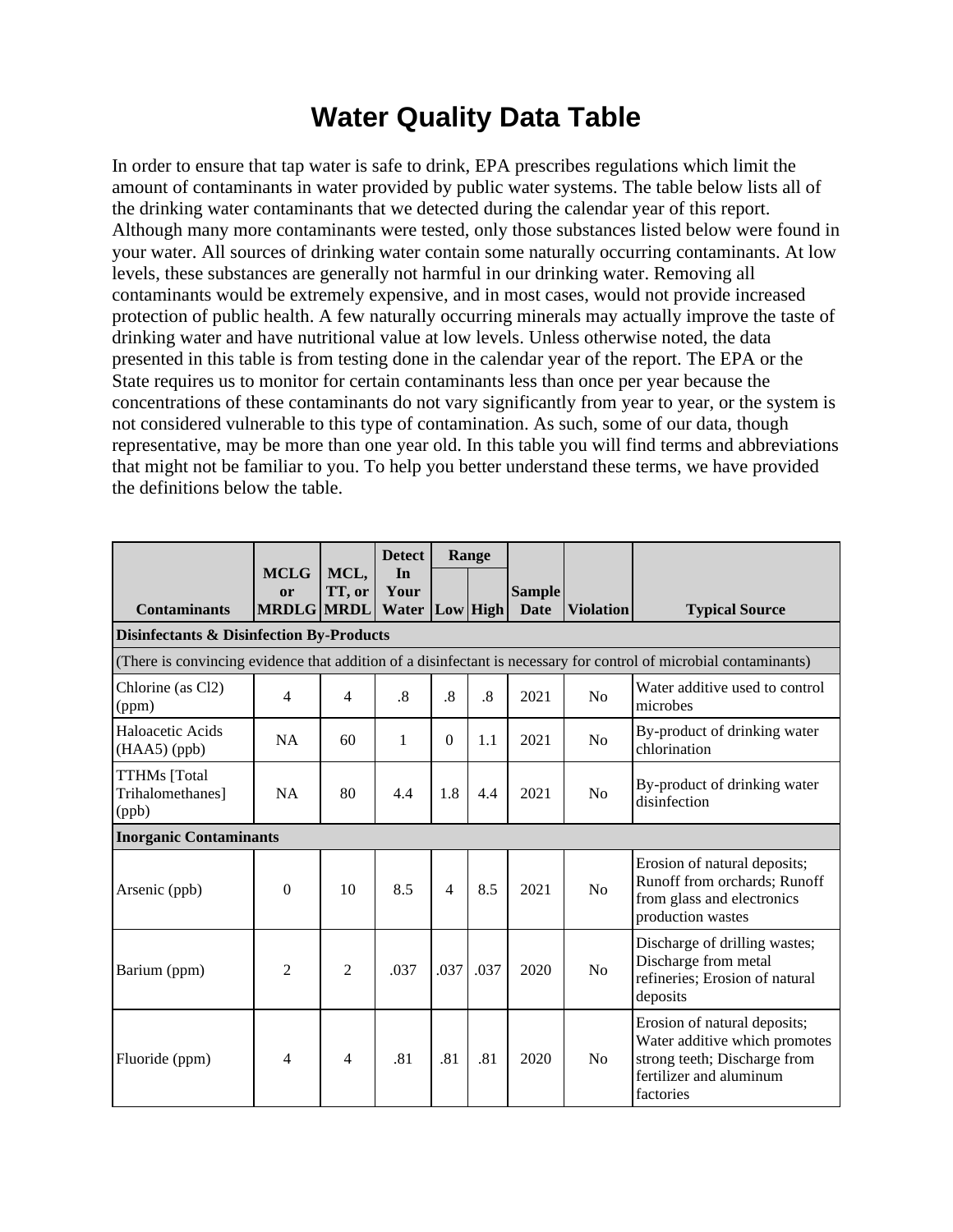|                                                 |                                               |     |                | <b>Detect</b>       |                              | Range |                                     |                      |                                                                                                           |
|-------------------------------------------------|-----------------------------------------------|-----|----------------|---------------------|------------------------------|-------|-------------------------------------|----------------------|-----------------------------------------------------------------------------------------------------------|
| <b>Contaminants</b>                             | <b>MCLG</b><br><b>or</b><br><b>MRDLG MRDL</b> |     | MCL,<br>TT, or | In<br>Your<br>Water | Low High                     |       | <b>Sample</b><br><b>Date</b>        | <b>Violation</b>     | <b>Typical Source</b>                                                                                     |
| Nitrate [measured as<br>Nitrogen] (ppm)         | 10                                            |     | 10             | .44                 | .08                          | .44   | 2021                                | N <sub>o</sub>       | Runoff from fertilizer use;<br>Leaching from septic tanks,<br>sewage; Erosion of natural<br>deposits      |
| Selenium (ppb)                                  | 50                                            |     | 50             | 3.9                 | 3.9                          | 3.9   | 2020                                | N <sub>o</sub>       | Discharge from petroleum and<br>metal refineries; Erosion of<br>natural deposits; Discharge<br>from mines |
| <b>Radioactive Contaminants</b>                 |                                               |     |                |                     |                              |       |                                     |                      |                                                                                                           |
| Alpha emitters<br>(pCi/L)                       | $\boldsymbol{0}$                              |     | 15             | 11.5                | $\overline{0}$               | 11.5  | 2019                                | N <sub>o</sub>       | Erosion of natural deposits                                                                               |
| Beta/photon emitters<br>(pCi/L)                 | $\boldsymbol{0}$                              |     | 50             | 11.3                | 4.5                          | 11.3  | 2019                                | N <sub>o</sub>       | Decay of natural and man-made<br>deposits.                                                                |
| Radium (combined<br>226/228) (pCi/L)            | $\theta$                                      |     | 5              | .56                 | $\cdot$ 1                    | .56   | 2019                                | N <sub>o</sub>       | Erosion of natural deposits                                                                               |
| Uranium (ug/L)                                  | $\boldsymbol{0}$                              |     | 30             | 24                  | $\overline{2}$               | 24    | 2019                                | N <sub>o</sub>       | Erosion of natural deposits                                                                               |
| <b>Contaminants</b>                             |                                               |     | <b>MCLG</b> AL | Your<br>Water       | <b>Sample</b><br><b>Date</b> |       | # Samples<br><b>Exceeding</b><br>AL | <b>Exceeds</b><br>AL | <b>Typical Source</b>                                                                                     |
| <b>Inorganic Contaminants</b>                   |                                               |     |                |                     |                              |       |                                     |                      |                                                                                                           |
| Copper - action level at<br>consumer taps (ppm) |                                               | 1.3 | 1.3            | $\cdot$ 1           | 2020                         |       | $\boldsymbol{0}$                    | N <sub>o</sub>       | Corrosion of household<br>plumbing systems; Erosion of<br>natural deposits                                |

| <b>Unit Descriptions</b> |                                                                     |  |  |  |  |
|--------------------------|---------------------------------------------------------------------|--|--|--|--|
| <b>Term</b>              | <b>Definition</b>                                                   |  |  |  |  |
| $\text{ug/L}$            | $\mu$ g/L : Number of micrograms of substance in one liter of water |  |  |  |  |
| ppm                      | ppm: parts per million, or milligrams per liter $(mg/L)$            |  |  |  |  |
| ppb                      | ppb: parts per billion, or micrograms per liter (µg/L)              |  |  |  |  |
| pCi/L                    | pCi/L: picocuries per liter (a measure of radioactivity)            |  |  |  |  |
| <b>NA</b>                | NA: not applicable                                                  |  |  |  |  |
| ND                       | ND: Not detected                                                    |  |  |  |  |
| NR.                      | NR: Monitoring not required, but recommended.                       |  |  |  |  |

### **Important Drinking Water Definitions**

| Term        | <b>Definition</b>                                                                                                                                                                   |
|-------------|-------------------------------------------------------------------------------------------------------------------------------------------------------------------------------------|
| <b>MCLG</b> | MCLG: Maximum Contaminant Level Goal: The level of a contaminant in drinking water below<br>which there is no known or expected risk to health. MCLGs allow for a margin of safety. |